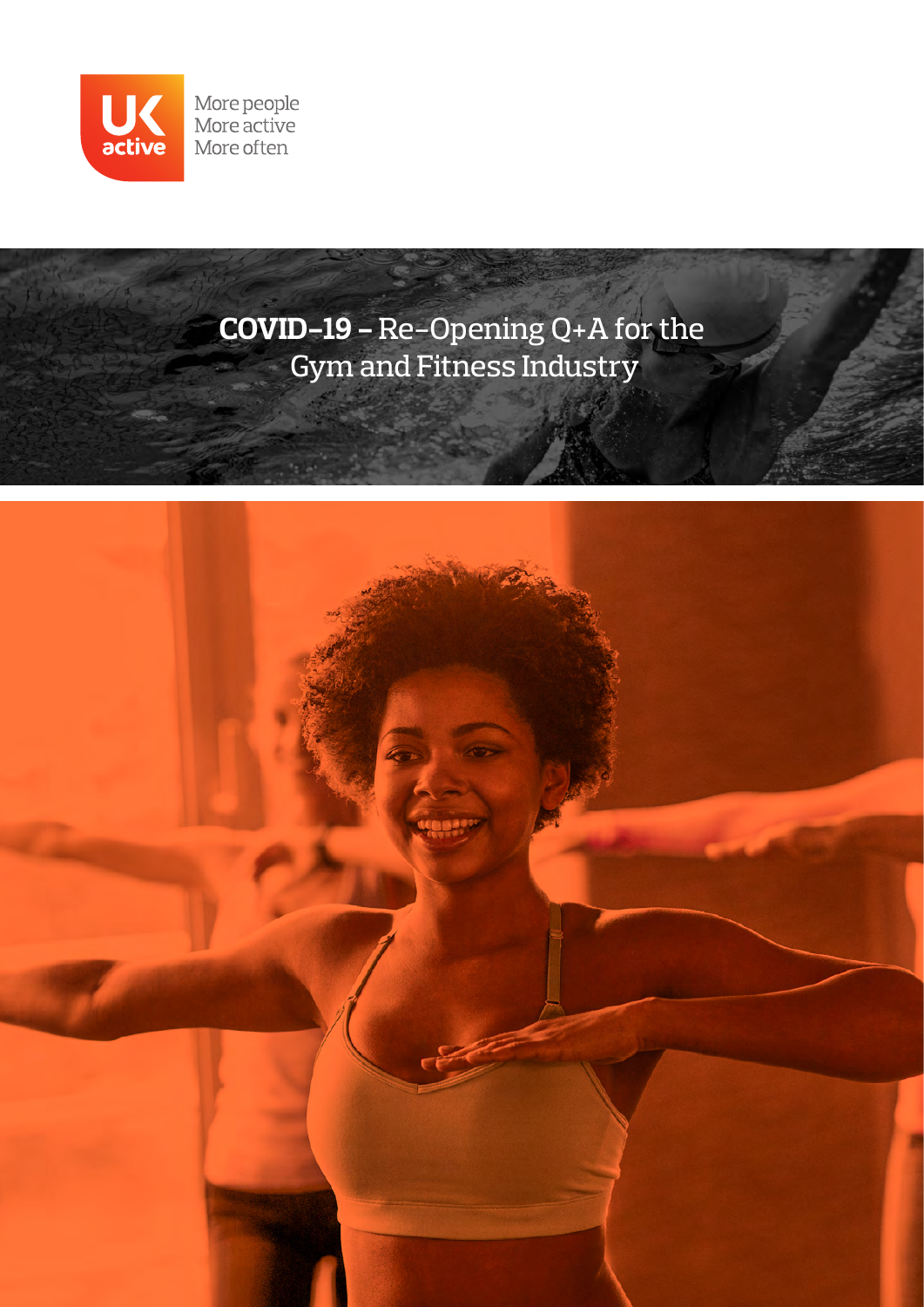

# **COVID-19 - Re-Opening Q+A for the Gym and Fitness Industry**

**According to current evidence, the COVID-19 virus is primarily transmitted between people through respiratory droplets and contact routes. – UK Government**

**Respiratory Droplet - The usual medical rule for transfer is that individuals must be in close range for more than 10 minutes to pick up virus through inhaled air (unless someone is spraying saliva as they talk, are sneezing, or coughing).** 

**Contact - Contact an infected surface with your hand and then touch your mouth, nose or eyes.**

# **1. Can you pass Covid-19 from Sweat?**

- No, there is no current evidence that the virus can be spread by perspiration (sweat).
- This is supported for non-respiratory fluids by the Centres for Disease Control and Prevention (CDC): https://www.cdc.gov/coronavirus/2019-ncov/hcp/faq.html however, limited data is available on sweat/perspiration.

# **2. Is a gym 'dirtier' than a shop?**

 • Gyms have very high standards when it comes to cleanliness/hygiene and, as they did prior to closing, they will be putting extra measures in place to make sure that both the staff and customers are safe.

### **3. How long will COVID-19 stay on equipment for?**

- While the COVID-19 virus can stay on certain surfaces for two or three days, the most important thing to know about coronavirus on surfaces is that they can easily be cleaned with common household disinfectants that will kill the virus, which is already common practice in facilities but will be increased post-opening.
- Furthermore, any virus picked up by the hands must be transferred to the mouth/eyes/nose for possible infection to occur. Signage and information to customers to avoid hand-to-face contact, frequent hand washing, and the use of anti-viral/bacterial hand gels will further reduce the infection risk.

# **4. Can COVID-19 be transmitted in areas with hot and humid climates?**

There is no evidence that COVID-19 is any more transmittable in a hot, humid climate than any other climate. The best way to protect yourself against COVID-19 is by maintaining social distancing and frequent hand washing, and the use of anti-viral/bacterial hand gels. By doing this you eliminate viruses that may be on your hands and avoid infection that could occur by then touching your eyes, mouth, and nose.

# **5. Do the enclosed environments of gyms and leisure facilities create higher risk of COVID-19 transmission than other indoor places, such as clothes shops, bars or cinemas, and why?**

 • No, there is the same chance of getting COVID-19 in all areas indoors, the key is keeping social distancing in place, follow cleanliness guidelines and aerosolisation guidelines.

# **6. Is there a higher risk of aerosol transmission in gyms and leisure facilities than in other indoor environments, and why?**

- As long as you follow the aerosolisation guidance there is no evidence to suggest that gyms and leisure facilities are a higher risk than any other setting.
- Operators will also take extra consideration in certain areas of the facility, where high-intensity aerobic activity takes part in a confined space with no windows.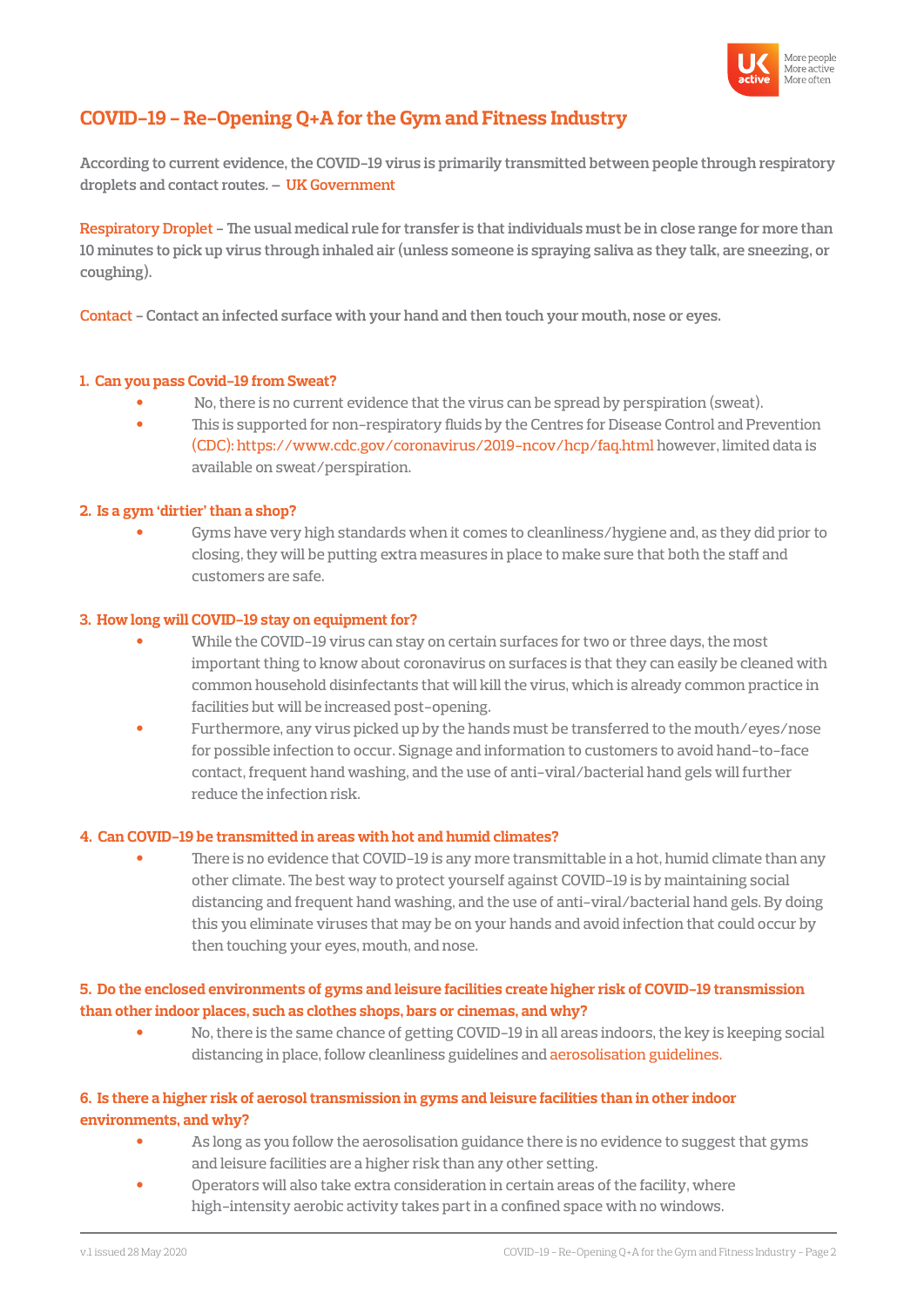

# **COVID-19 - Re-Opening Q+A for the Gym and Fitness Industry**

### **7. How is COVID-19 transmitted?**

- General The World Health Organisation (WHO) states that the disease spreads primarily from person to person through small droplets from the nose or mouth, which are expelled when a person with COVID-19 coughs, sneezes, or speaks.
- Faeces The WHO states that while initial investigations suggest the virus may be present in faeces in some cases, to date, there have not been reports of faecal-oral transmission of COVID-19.
- https://www.cdc.gov/coronavirus/2019-ncov/hcp/faq.html

# **8. Can COVID-19 be transmitted in the water of a swimming pool and does this increase the risk of transmission? What is the risk in swimming pools?**

- There is no evidence that COVID-19 can be spread to humans through the water of pools, hot tubs or spas.
- The risk of transmitting person-to-person remains and all standard guidelines should be adhered to i.e. social distancing while in the pool and surrounding areas.

#### **9. Is there an increased risk of COVID-19 transmission in a studio compared to the gym floor?**

 • As long as social distancing, cleanliness and the aerosolisation guidelines are followed then there is no increased risk.

#### **10. Do shared water fountains pose an increased risk of COVID-19 transmission?**

• As long as all touch points are cleaned pre and post use, water fountains are safe.

#### **11. Do changing rooms/toilets pose an increased risk of COVID-19 transmission?**

• As long as you follow social distancing and cleanliness guidelines, there is no increased risk.

# **12. If a person wears a masks or gloves in a gym or leisure facility will it protect them from COVID-19?**

- Non-PPE certified masks are not certified to prevent the wearer from contracting COVID-19. They may, however, have some value in preventing the wearer from spreading COVID-19.
- Exercising indoors with a face mask may not be appropriate in all cases a face mask increases the work of breathing which leads to greater 'respiratory steal' (oxygen consumption by the respiratory muscles in breathing), and increase the perception of effort (breathing and exercise).
- While gloves are useful in some circumstances, in a gym using hand sanitiser and wiping down equipment before and after use is more appropriate.

#### **13. Does physical activity (exercise) increase resilience to COVID-19, and how?**

- WHO recommend regular physical activity benefits both the body and mind. It can reduce high blood pressure, help manage weight and reduce the risk of heart disease, stroke, type 2 diabetes, and various cancers - all conditions that can increase susceptibility to COVID-19.
- Physical activity leads to improvements in immune health and metabolic health, both of which are linked to COVID risk. Furthermore, physical activity is central in weight management and positive changes in body composition, both of which are linked to COVID-19 risk.

#### **14. Does Air conditioning raise the risk of transmitting COVID-19?**

The Health and Safety Executive (HSE) have advised that the risk of air conditioning spreading coronavirus is extremely low.